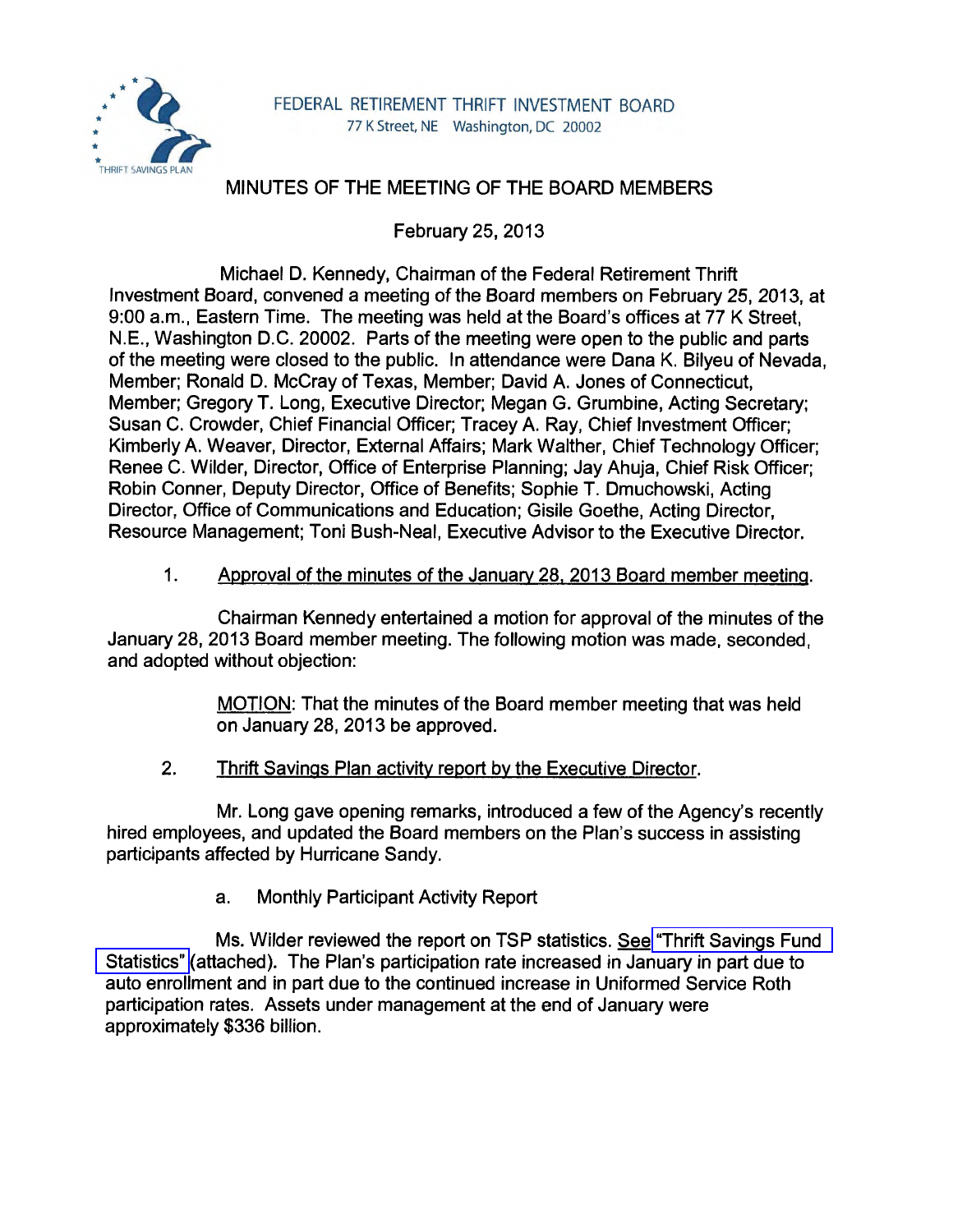## b. Monthly Investment Performance Report

Ms. Ray reviewed the fund performance memorandum, entitled ["January](http://www.frtib.gov/pdf/minutes/MM-2013Feb-Att2.pdf)  [2013 Performance Review-](http://www.frtib.gov/pdf/minutes/MM-2013Feb-Att2.pdf) G, F, C, S, I, and L Funds" (attached). Ms. Ray explained that during the month of January the F Fund experienced a tracking error of 14 basis points largely due to a change in pricing services, while the I Fund experienced a tracking error of 83 basis points due to a fair value adjustment. At the same time, the S Fund experienced a significant increase in assets due to interfund transfers, which mirrors an overall market trend of increasing equity investments.

Ms. Ray also introduced the upcoming Investment Structure Review Project which will review the Plan's custodial relationships, securities lending and investment management functions.

Lastly, Ms. Ray introduced representatives from Hewitt EnnisKnupp (HEK) who assisted the Agency with the 2013 ["Investment Options Review"](http://www.frtib.gov/pdf/minutes/MM-2013Feb-Att3.pdf) (attached). The HEK representatives presented the Review which analyzed the Plan's current investment options and weighed whether the Plan should consider adding additional investment options. In its analysis, HEK examined the Plan's current investment options and compared them with other possible asset classes. HEK also examined the investment options offered by other retirement plans. After conducting a thorough comparison, and evaluating other factors, HEK did not recommend that the Plan offer any new investment options.

c. Legislative Report

Ms. Weaver reported that the G Fund was made whole following the legislation that resolved the debt ceiling. Ms. Weaver also reported that the Agency issued guidance to participants who may be furloughed as a result of the upcoming sequestration. The Agency's guidance included facts regarding plan loans and the effect of participants being placed in non-pay status.

Member McCray asked whether the Agency was prepared for an increase in participant loan or withdrawal requests. Mr. Long stated that the Agency, including the Operations Team, is fully prepared.

Ms. Weaver then presented an in-depth review of the ["Office of External](http://www.frtib.gov/pdf/minutes/MM-2013Feb-Att4.pdf)  [Affairs"](http://www.frtib.gov/pdf/minutes/MM-2013Feb-Att4.pdf) (attached). Ms. Weaver's review explained the Congressional committees and entities with oversight over the Agency. Ms. Weaver's review also explained trends in past proposed legislation that focused on federal pay and retirement benefits and explained that similar legislation may be introduced in the future. Ms. Weaver stated that although the Agency does not have a current legislative proposal, the Agency closely tracks any pension and tax-related legislation introduced in Congress.